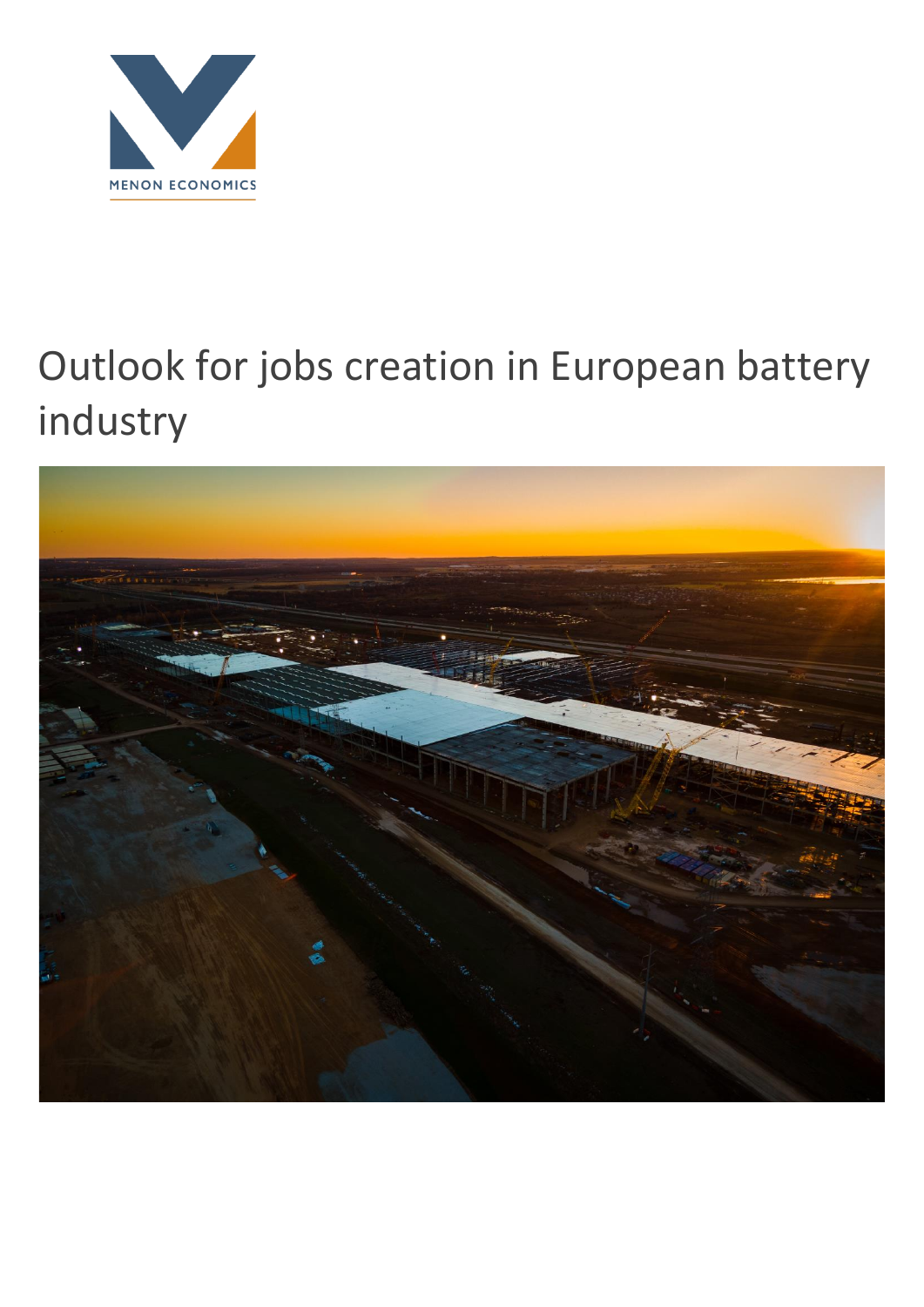# **Content**

| <b>SUMMARY</b> |                                                           |    |
|----------------|-----------------------------------------------------------|----|
| $1_{\ldots}$   | THE GLOBAL AND EUROPEAN BATTERY MARKET                    | 5  |
| 1.1            | The value of the European market in 2030                  | 6  |
| $\mathcal{P}$  | <b>EMPLOYMENT EFFECT OF PRODUCING BATTERIES IN EUROPE</b> | 9  |
| 3              | <b>TOTAL ECONOMIC IMPACTS FROM BATTERY PRODUCTION</b>     | 11 |
| 4              | <b>BROADER SOCIETAL EFFECTS</b>                           | 14 |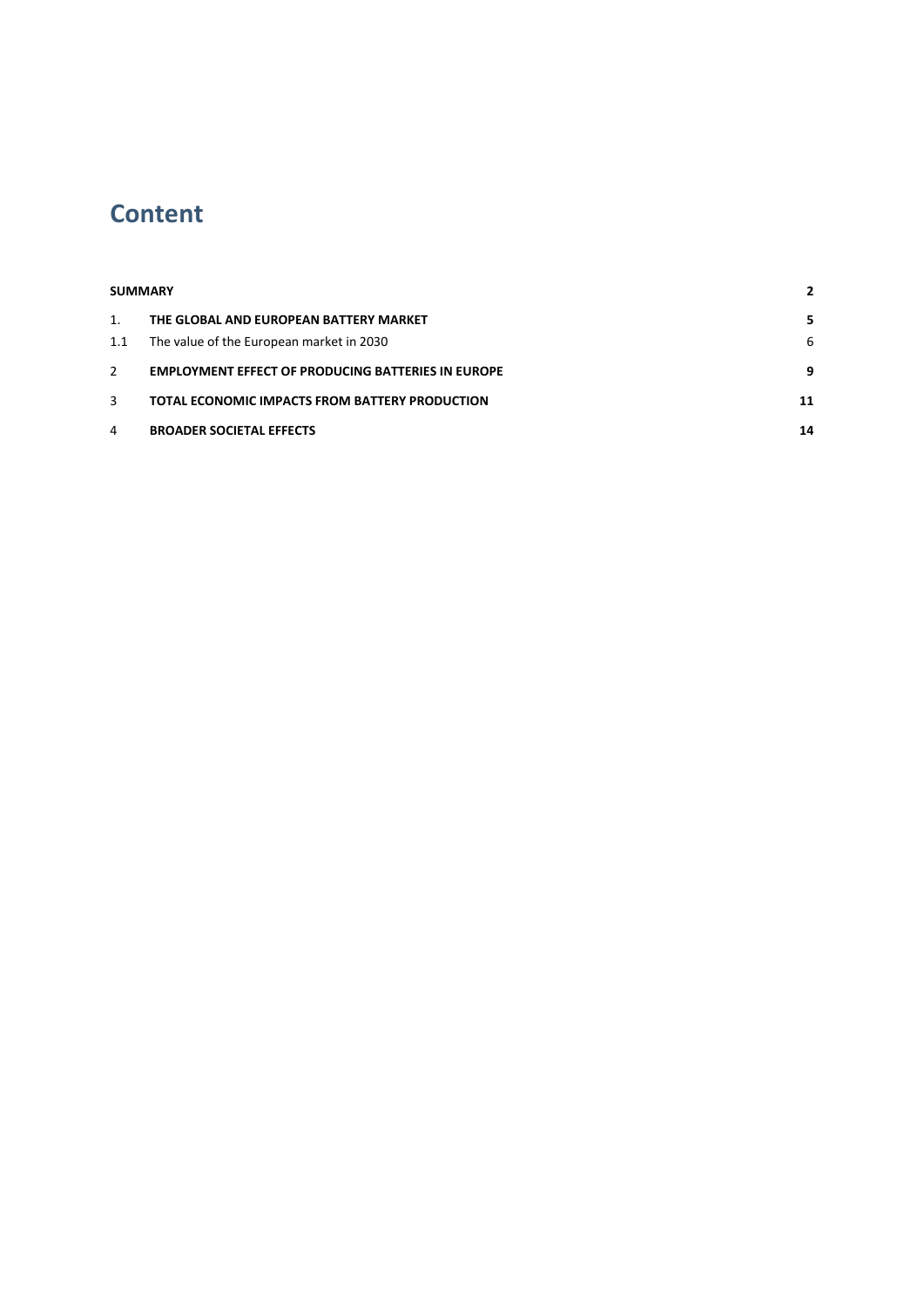# **Summary**

## *Introduction*

*Development and production of batteries will play a crucial role in Europe's decarbonisation efforts. Through cutting fossil fuel usage in transportation and electricity production, batteries will help bring down emissions from two sectors which contribute heavily to global emissions. Currently, large-scale political and commercial capital is being mobilised to establish European battery production capabilities as well as a specialised supply chain. Both on a regional, municipal and national level this is one of the most ambitious industrial endeavours in decades.* 

*To prepare for the coming battery revolution, policy makers rely on good quality data. Although the future size of*  the market is inherently uncertain, not all estimates are created equally. Currently, we believe that there is little *trustworthy data available, and estimates of the size of the total battery market and the expected employment effects seem to be mostly guesswork. This is also confirmed by interviews with industrial participants, analysts, and policy makers.* 

*Without an understanding of the magnitude of the possible employment effects, it is hard for policy makers to design and implement smart policies. For national politicians, this data is needed in the consideration of whether battery production is worth their while as a strategic sector and what policy instruments should be used to support it. For local politicians and public servants who are faced with large-scale investments in battery facilities in their communities, good estimates are crucial for establishing policies in areas as diverse as housing, infrastructure, provision of welfare services and others.* 

*In this note we present our estimates for the European battery cell market in 2030, price development, as well as production and value added. The main focus, however, will be jobs creation and economic impact (indirect job creation) in the European battery market. Finally, we take a brief look at the effect factories can have for small and mid-sized cities.* 

## *Results*

Based on a total production of 1,150 GWh annually in 2030 and a price of roughly 70 USD/kWh, we estimate that the **European market for batteries will grow to USD 81 bn**, measured in annual production value. This only covers the production of battery cells and not the rest of the supply chain. The European production corresponds to an annual contribution to GDP (value added) of roughly USD 27 bn. This is a large market, though significantly smaller than Europe's current automotive market which is 20 times bigger.

For many policymakers, the jobs associated with the emerging battery industry are even more important than market size. In this note, we employ two different methods to estimate the numbers of jobs in the industry in 2030. We estimate that **the number of direct jobs in European battery cell production in 2030 will be 150,000.** 

If Europe is to succeed in the battery sphere, it is necessary to develop a more or less complete supply chain. This means that in addition to the direct jobs, a wide range of specialised and generic jobs will be created on the continent. In this note, we calibrate Menon's economic impact model to battery cell production and estimate that the total European jobs multiplier will be somewhere around 3.9. That means that for every job in battery cell production, 3.9 other jobs are created in the upstream value chain. Economic impact analyses only include upstream effects (from suppliers) and thus do not include recycling. However, they include *all* suppliers. That is,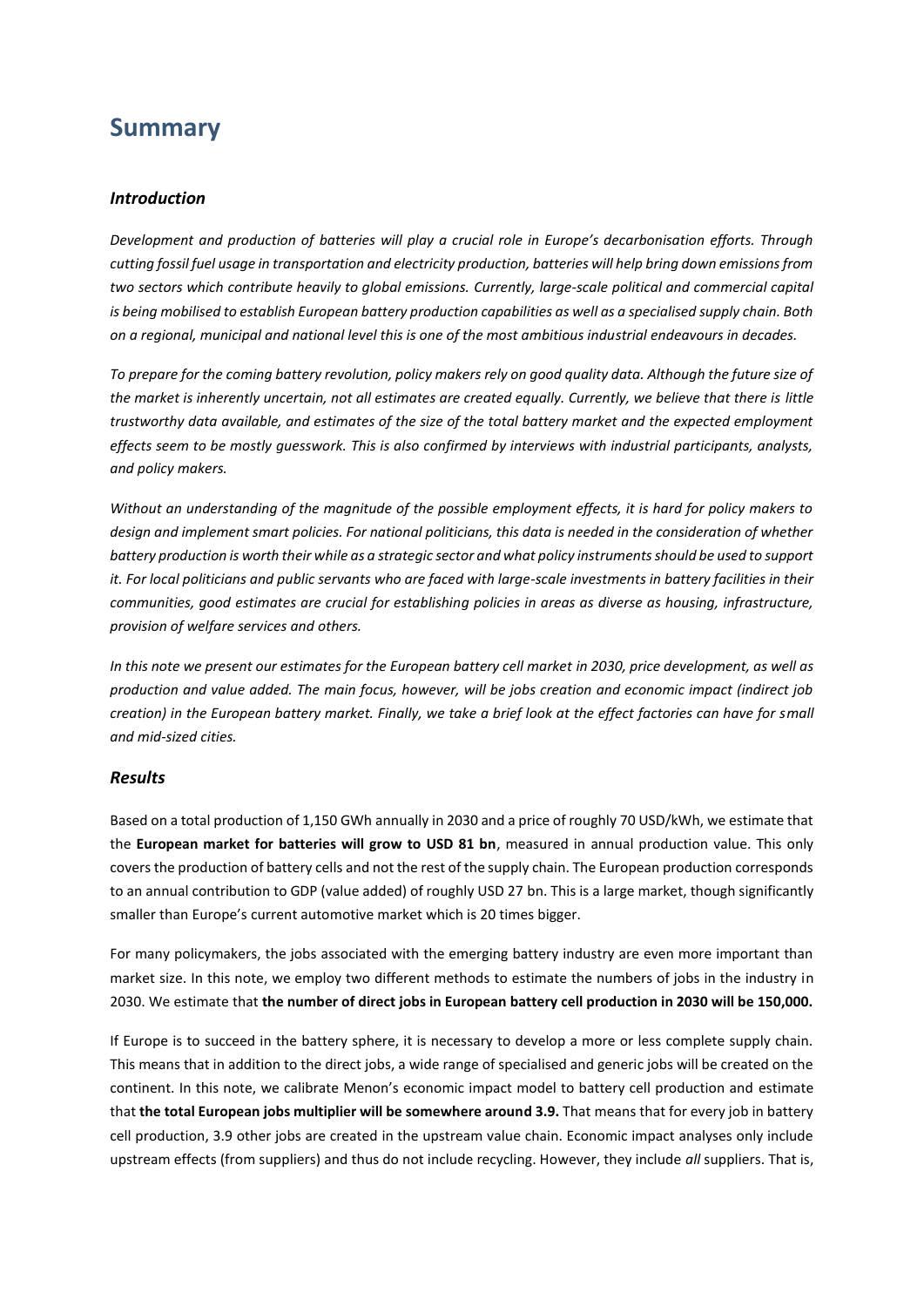both specialised suppliers (of, say, active materials and electrolytes), but also generic suppliers, including everything from financial to janitorial services.

**With roughly 150,000 direct jobs, a multiplier of 3.9 gives a total of 735,000 new jobs in Europe by 2030.** If Europe succeeds in establishing a larger part of the supply chain on the continent, the multiplier could be as high as 6.5. On the other hand, if the producers will keep importing most active materials, we expect a multiplier closer to 2.

We have also split the multiplier into its geographic components. That is, we estimate how many indirect jobs will be sustained by battery cell production in the local region (at municipality level), the county/region, nationally and in the rest of Europe. The exact distribution for say a region will depend heavily on the presence of specialised battery suppliers, among other factors. Nevertheless, in the figure below we show what could be a typical split between the four geographical levels.





In the last part of hte note, we look at the broader societal effects for small or mid-sized cities of attracting large production facilities. The majority of planned European battery production facilities are located in relatively small cities (often between 10,000 and 50,000 inhabitants), and frequently in industrial brownfields. Examples of this include Northvolt in Skellefteå in Sweden, Freyr in Mo i Rana in Norway, Samsung's factory in Göd in Hungary, Britishvolt in Blyth in the United Kingdom, Italvolt in the Milano area and Svolt in Überherrn in Germany.

Since the cities are relatively small, the establishment of battery production facilities will substantially increase employment in the respective locations. For instance, Freyr is expected to increase the labour force in their region by around 3,000 people, an increase of almost 25 percent from the 13,000 people today. Furthermore, many of these cities have experienced population decline or stagnation, and thus such large increases in the demand for labour necessitate a large influx of new inhabitants. In previous analyses by Menon Economics, we have calculated a population multiplier of between 2 and 4. That is, for each new direct job in battery creation the local region will see an increase in population of between 2 and 4. These types of increases have substantial societal effects and can often change the development of a small or mid-sized city dramatically.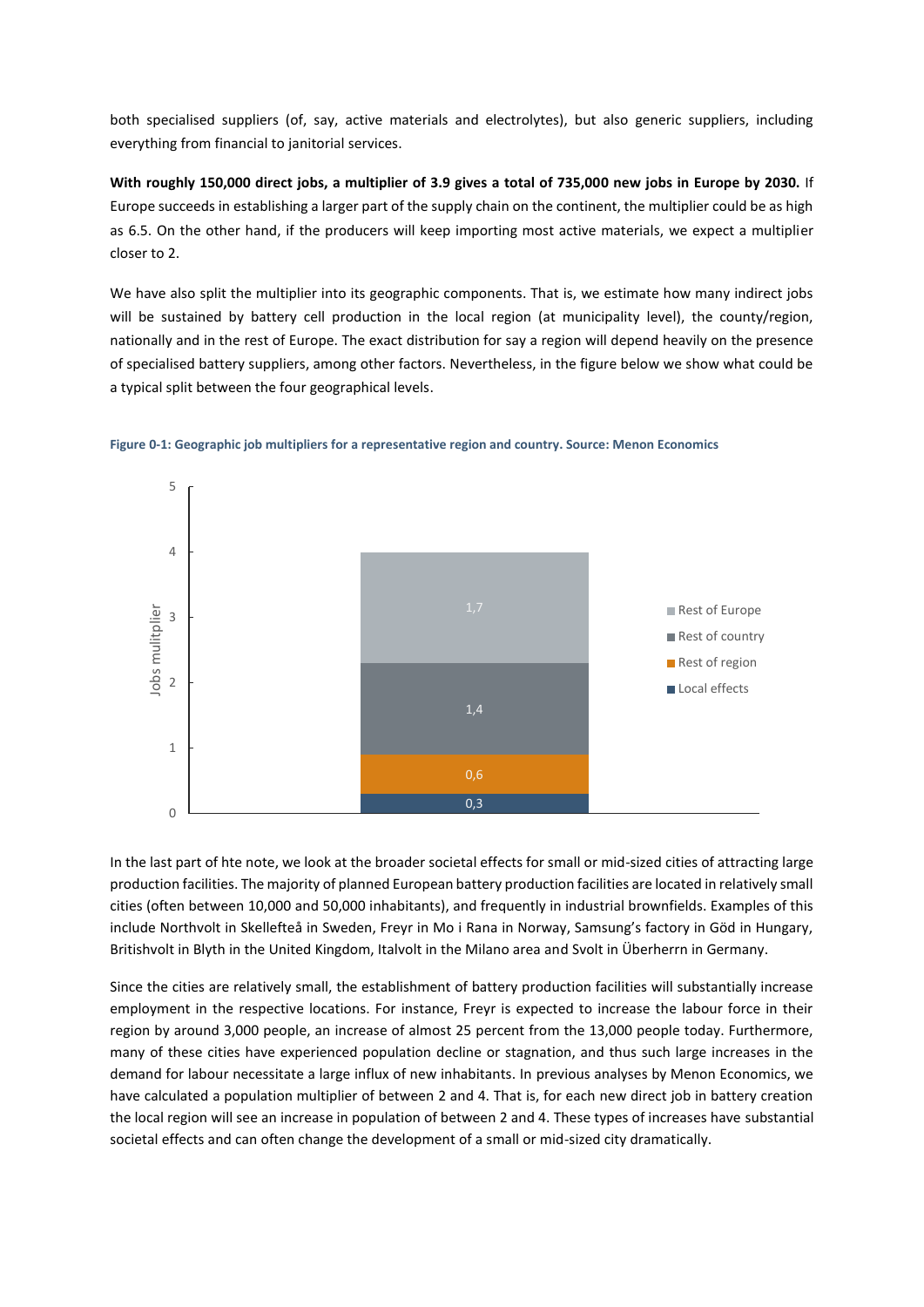## *What can Menon Economics offer?*

Menon analyses economic issues and provides advice to companies, organisations, and authorities. We combine economic and commercial expertise in fields such as industrial organization and competitive economy, strategy, finance, organizational design, and social profitability. We use research-based methods in our analyses and work closely with leading academics in most disciplines.

In the last two years, Menon has carried out several extensive economic analyses of new battery production facilities. Besides a traditional economic impact analysis (jobs in the supply chain) we calculate the effect on the local community in terms of new jobs, population growth, pressure in the housing market, electricity demand, transport bottlenecks and several other important aspects. In addition, Menon has a in-depth understanding of the skills needed in battery production, and how that intersects with tight European labour markets.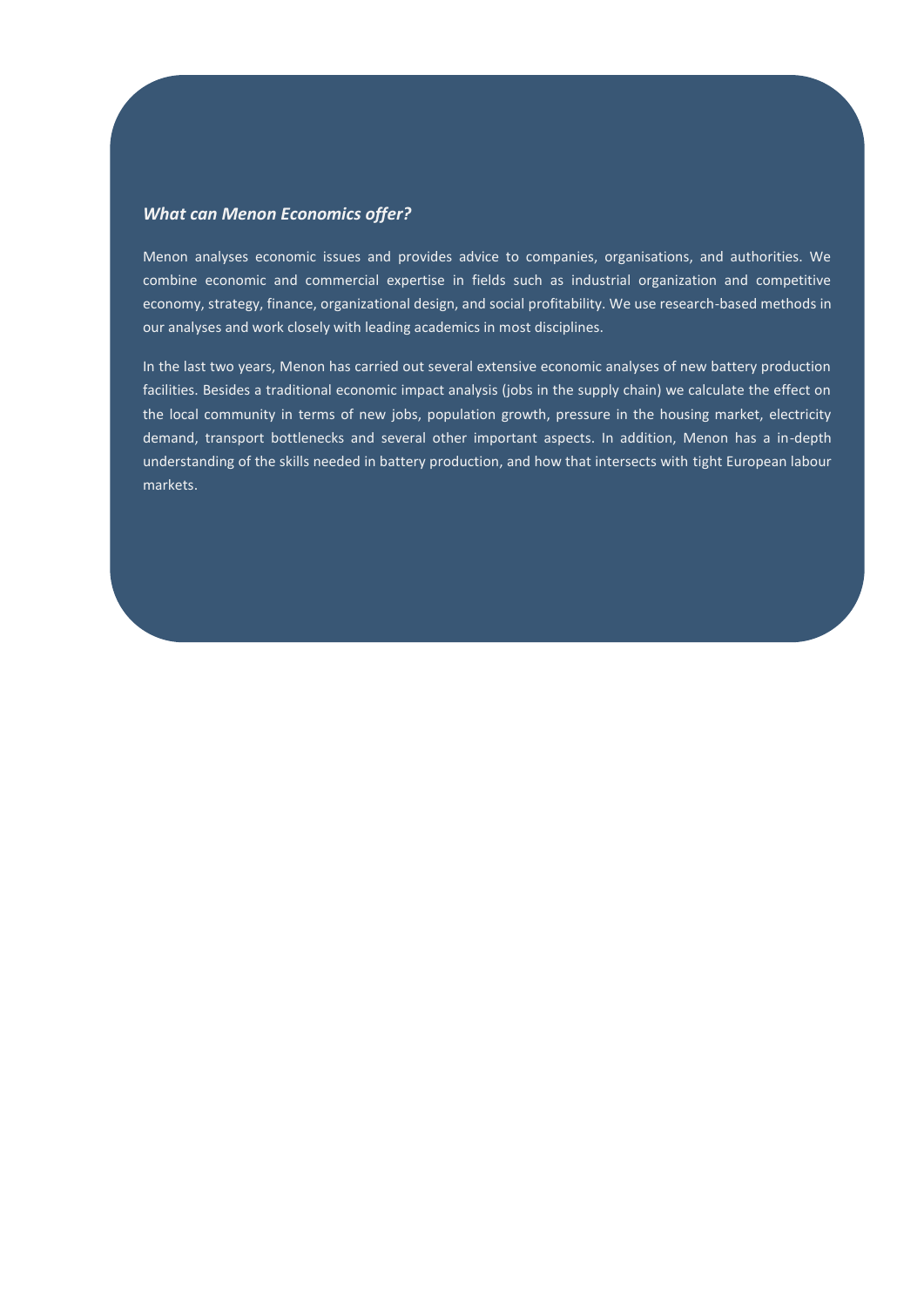# 1. **The global and European battery market**

Developing and producing batteries will play a crucial role in Europe's decarbonisation. Through cutting fossil fuel usage in transportation and electricity production, batteries will help bring down emissions from two of the sectors which contribute heavily to total global emissions.

Today, three countries – China, South Korea, and Japan – make up between 80 and 90 percent of global production capacity. Based on data from major companies (the main ones being CATL, LG Energy Solution, BYD, Panasonic), we estimate that today's market is somewhere in the region of 700 GWh. Europe currently lags far behind these countries when it comes to innovation, skills, and technology. This, however, looks like it is about to change with many so-called gigafactories about to be opened on the continent.

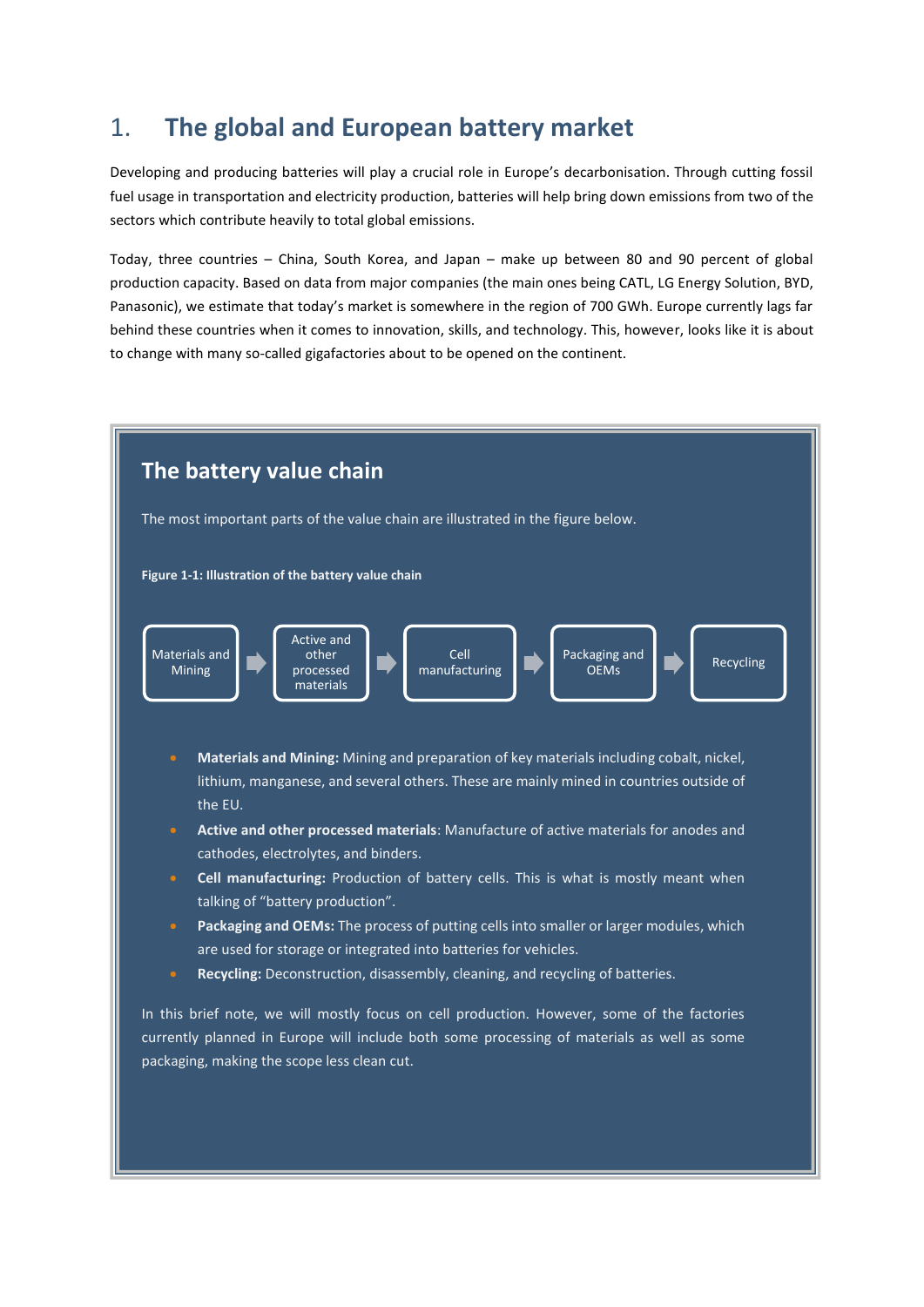## 1.1 **The value of the European market in 2030**

In 2019, the IEA and the European Commission estimated that total global battery production was expected to reach nearly 1,000 GWh per year by 2025 and exceed 2,600 GWh by 2030. Current estimates, however, are much higher and global production in 2030 is now estimated to be as high as 5,500 GWh<sup>1</sup>. This is still far lower than the expected demand for batteries. Rystad Energy<sup>2</sup> estimates that total demand in 2030 will be close to 8,800 GWh annually.

Most analysts estimate that Europe's market share of battery cell production will rise from around 8 percent in 2020 to between 15 and 20 percent in 2030<sup>3</sup>. Depending on the estimate for the global market, this corresponds to between 800 and 1,200 GWh of annual European capacity. To put this number into context, assuming an average EV battery pack of 80 kWh, this corresponds to enough batteries for around 11 million EVs per year. On a global scale it is assumed that EV batteries will make up 55 percent of total battery demand, although we believe this share will be somewhat higher in Europe. Including other purposes (batteries for storage, maritime transport, heavier vehicles, etc.) European demand will almost certainly exceed 1,000 GWh in 2030.<sup>4</sup> With such a large gap between projected European demand and supply, it is not inconceivable that European production will grow faster and exceed our estimate in 2030.

To estimate the value of future European battery cell production we need to estimate the price of battery cells and packs (or "modules") going forward. The decrease in the price of lithium-ion batteries has been rapid in recent years. Pack prices per kWh were above USD 1,200 in 2010. With the most recent price being reported by Bloomberg NEF<sup>5</sup> at around USD 135 per kWh, this constitutes a fall of almost 90 percent.<sup>6</sup>

<sup>&</sup>lt;sup>1</sup> Wood Mackenzie, [https://www.woodmac.com/press-releases/global-lithium-ion-battery-capacity-to-rise-five-fold](https://www.woodmac.com/press-releases/global-lithium-ion-battery-capacity-to-rise-five-fold-by-2030/)*[by-2030/](https://www.woodmac.com/press-releases/global-lithium-ion-battery-capacity-to-rise-five-fold-by-2030/) an[d https://www.rystadenergy.com/newsevents/news/press-releases/powering-up-global-battery-demand](https://www.rystadenergy.com/newsevents/news/press-releases/powering-up-global-battery-demand-to-surge-by-2030-supply-headaches-on-the-horizon/)[to-surge-by-2030-supply-headaches-on-the-horizon/](https://www.rystadenergy.com/newsevents/news/press-releases/powering-up-global-battery-demand-to-surge-by-2030-supply-headaches-on-the-horizon/)*

*<sup>2</sup> Ibid.*

<sup>&</sup>lt;sup>3</sup> See for example [https://www.energy-storage.news/europe-and-us-will-shave-c-10-off-chinas-li-ion-production](https://www.energy-storage.news/europe-and-us-will-shave-c-10-off-chinas-li-ion-production-capacity-market-share-by-2030/)*[capacity-market-share-by-2030/](https://www.energy-storage.news/europe-and-us-will-shave-c-10-off-chinas-li-ion-production-capacity-market-share-by-2030/) and [https://www.woodmac.com/press-releases/global-lithium-ion-battery-capacity](https://www.woodmac.com/press-releases/global-lithium-ion-battery-capacity-to-rise-five-fold-by-2030/)[to-rise-five-fold-by-2030/](https://www.woodmac.com/press-releases/global-lithium-ion-battery-capacity-to-rise-five-fold-by-2030/)* 

*<sup>4</sup> See e.g[. https://bnef.turtl.co/story/evo-2022/page/6/2?teaser=yes](https://bnef.turtl.co/story/evo-2022/page/6/2?teaser=yes)*

*<sup>5</sup> [https://about.bnef.com/blog/battery-pack-prices-fall-to-an-average-of-132-kwh-but-rising-commodity-prices-start](https://about.bnef.com/blog/battery-pack-prices-fall-to-an-average-of-132-kwh-but-rising-commodity-prices-start-to-bite/#_ftn1)[to-bite/#\\_ftn1](https://about.bnef.com/blog/battery-pack-prices-fall-to-an-average-of-132-kwh-but-rising-commodity-prices-start-to-bite/#_ftn1)*

*<sup>6</sup> Many point to a pack price of around USD 100 per kWh as the price level where EVs become cost-competitive with internal combustion car engines.*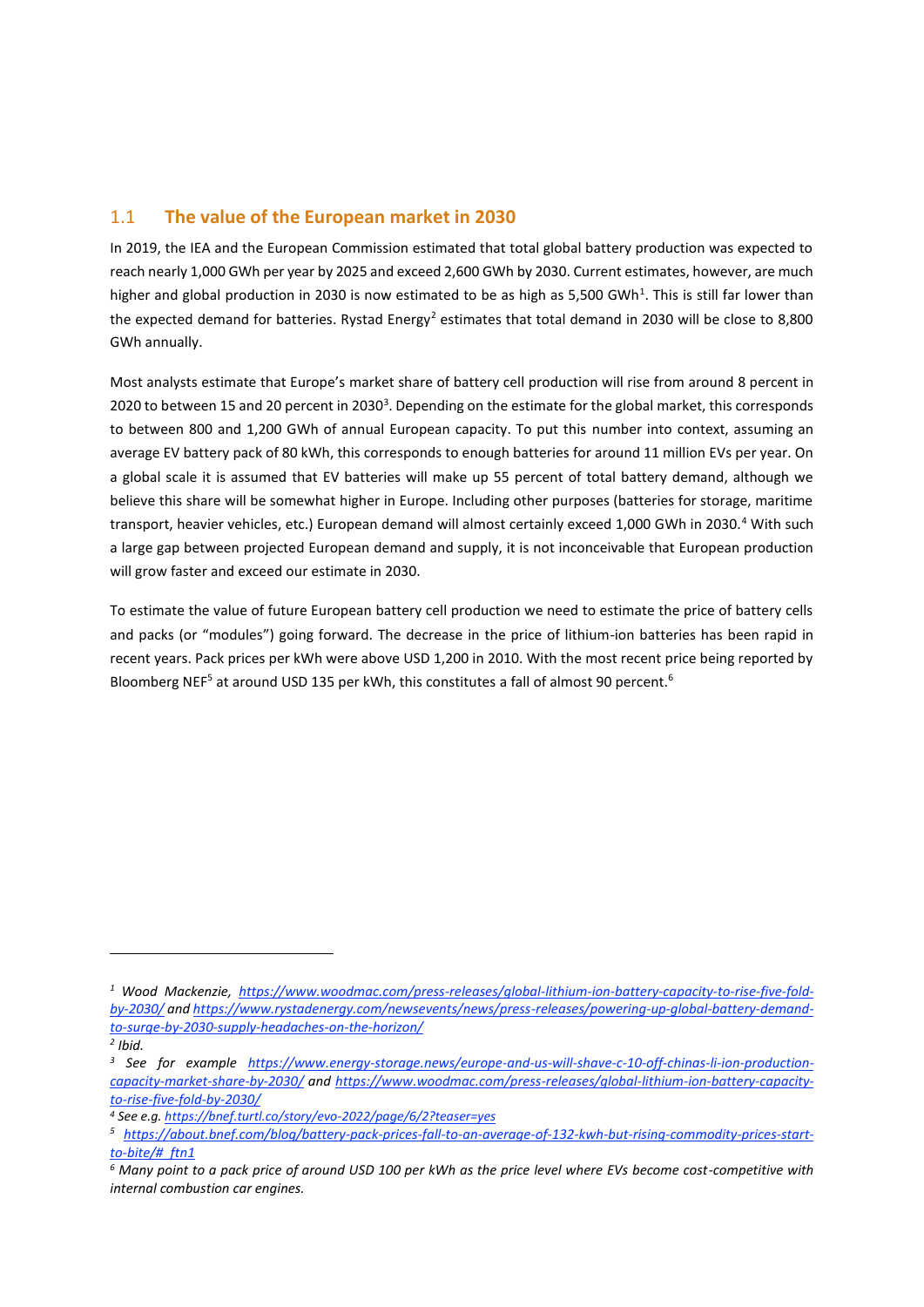

#### **Figure 1-1: Price development of battery cells. Source: BloombergNEF**

Although high commodity prices in 2021 and 2022 will put upward pressure on the battery price development in the short term, in the medium to long term it is expected that prices will continue to fall markedly. Car makers such as Volkswagen, Renault and Ford have estimated that costs will reach somewhere between USD 60 and 75 per kWh in 2030.<sup>7</sup> **Taken together, this suggests a European market size of USD 81 bn annually in 2030**. Although this is a considerable market, it is still far off the total European automotive market whose production value in 2019 was around EUR 1,250 bn.

For policymakers, production value in itself is less important than value added (GDP) which is fundamental for economic welfare. Although the relationship between production value and value added varies significantly across sectors, similar sectors tend to have similar "value added margins". A comparable sector could be automotive production, where the composition of the work force and the use of technology will broadly resemble that of battery cell production. In 2019, European car manufacturers had value added of roughly EUR 33 for every EUR 100 of production. Projecting similar margins, the contribution to GDP of European battery production will be USD 26.6 bn in 2030.

These estimates are of course highly uncertain, and we therefore model the total market size with different assumptions<sup>8</sup> to see how this affects the value added. According to our simulations, the revenue from European battery cell production in 2030 ranges from USD 42 bn to 105 bn and value added from USD 11 bn to 42 bn.

*<sup>7</sup> These estimates are in line with the US Energy Department's Office of Vehicle Technologies, which funds battery research.*

*<sup>8</sup> To create the range, we adjust the market size (600-1,500 GWh), battery prices and value-added margins.*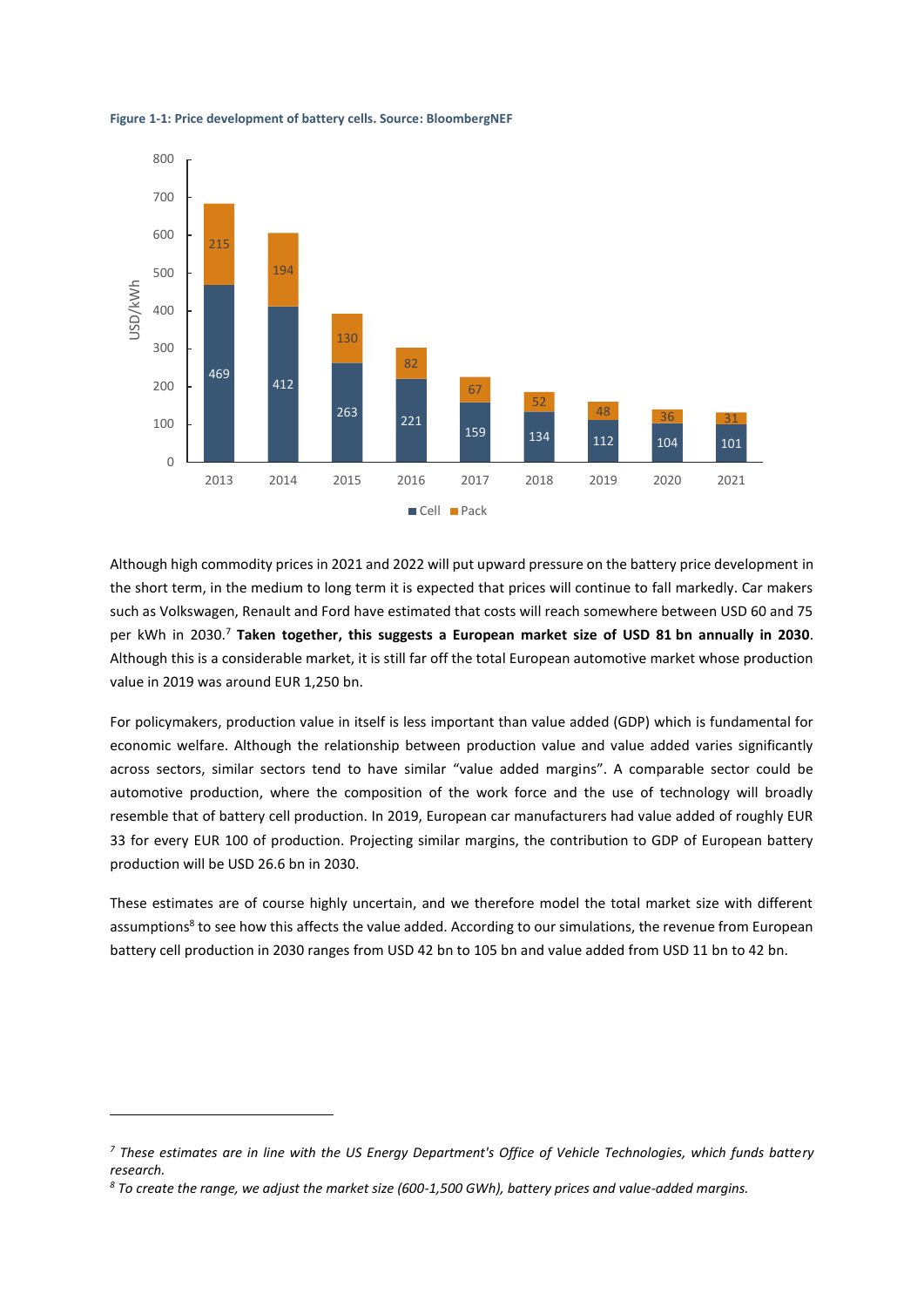## **European Gigafactories**

**As already stated, the majority of battery production today is located in Asia. However, there are largescale plans in both Europe and US to catch-up to the Asian producers. In recent years in Europe, a number of gigafactories for batteries have been built or are under construction, and even more gigafactories are in the planning stages.** 

**The reason for the Europe's increased ambition in the space are manyfold, and both commercial, political, and geopolitical factors play a part. However, there are two of the main reasons for the increased focus on growing a battery supply chain. The first is that Europe and its car industries are reluctant to become too dependent on Chinese and Asian batteries. Secondly, the batteries produced in Asia are less sustainable in terms of their climate footprint that what is compatible with the Paris goals. As a consequence, we have seen a number of battery factories being built and starting to produce in recent years. Examples include Tesla's factory in Germany (expected to be fully operational in 2023, capacity of 40 GWh), Northvolt in Sweden (fully operational in 2024, capacity of 32 GWh), LG Energy Solution in Poland (operational in 2018, maximum capacity of 35 GWh) and Samsung in Hungary (operational in 2018, maximum capacity of 30 GWh). This, however, only seems to be the start and factories are popping up all over the continent, such as Freyr battery factory in Norway, Britishvolt and Italvolt. The map below shows the most important of the gigafactories currently operating or being planned in Europe.** 



**Figur 2. Overview of planned and existing European gigafactories. Source: CIC Energigune**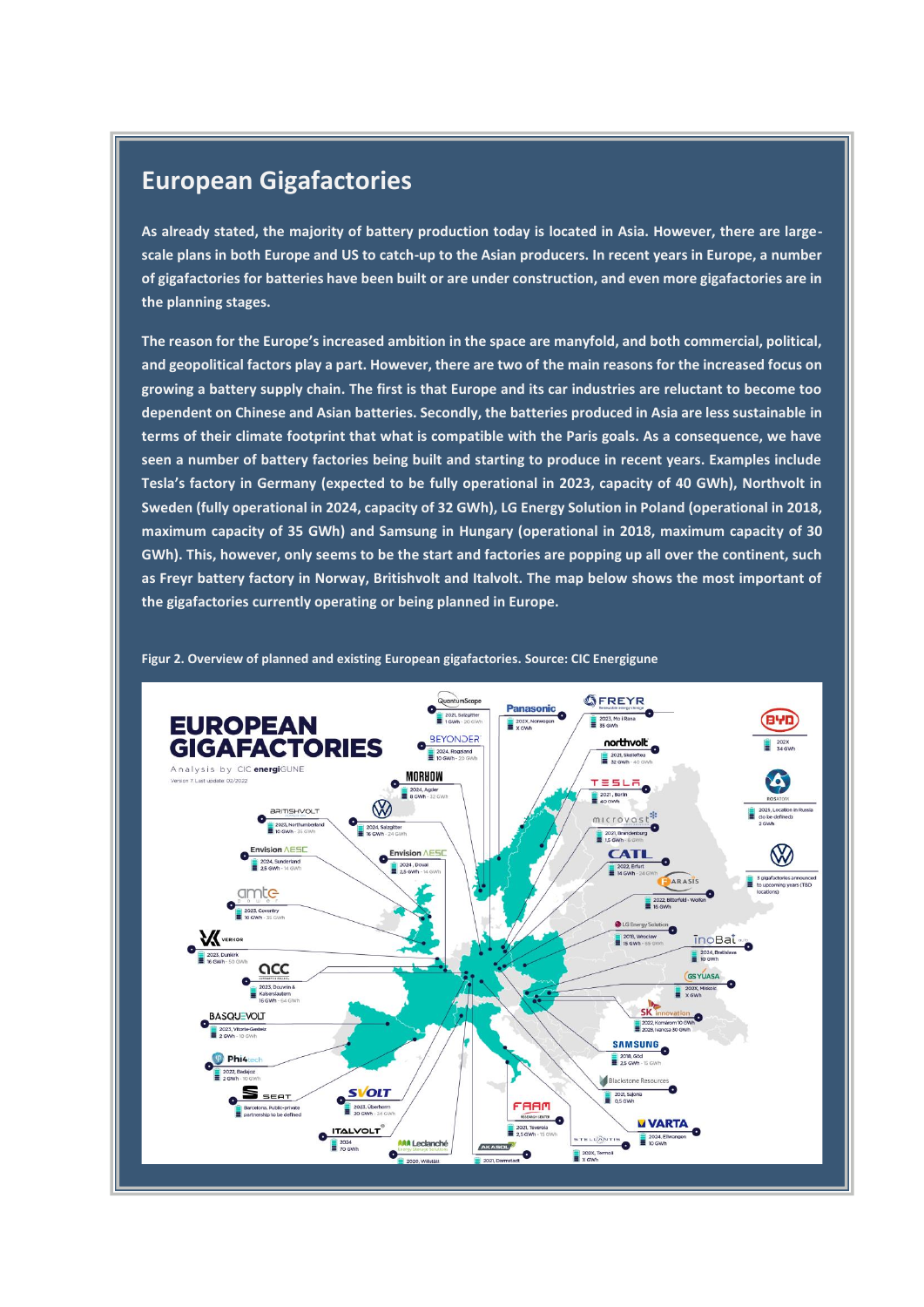# 2 **Employment effect of producing batteries in Europe**

Given the large uncertainty with respect to almost all key variables, we employ two different methods of calculating the number of jobs in European battery cell production towards 2030. In the first method, we use estimates of value added per employee (for example by looking at comparable industries). In the other, we use an estimate of expected production (in GWh) per employee.<sup>9</sup>

For the **first method,** we use productivity in the automotive sector as a proxy for productivity in European battery production. Both sectors use high-tech manufacturing with relatively automated modes of production. In addition, it is likely that battery production, like the automotive sector, will consist of a handful of large players, indicating that the profitability margins will be similar. In 2019 – the last year not dominated by the covid pandemic and supply chain disruptions – German car manufacturers created gross value added of EUR 136 bn. This was done by employing 916,000 workers.<sup>10</sup> Dividing the two numbers gives us a GDP per employee of roughly EUR 150,000, significantly higher than the EU average productivity. If European battery production reaches similar productivity levels, one would expect the **European battery production to result in 170,000 jobs in the EU**. If we instead use the range of market size estimates calculated in the section above, we find that battery production could generate between 71,000 and 267,000 European jobs in 2030.

The **second method** takes as its input the number of expected GWh of production in Europe and the number of jobs per produced GWh. By comparing several sources of information from the different battery producers, we estimate this number in the figure below.



### **Figure 2-1: Observed or expected employees per GWh produced.**

We use 24 existing and planned battery gigafactories in the estimation of these numbers. There are large differences in the reported number of jobs/GWh, and therefore we choose to present an interval between the

*<sup>9</sup> In this latter method people tend to express productivity as employees per GWh and not as production per employee and we follow that.*

*<sup>10</sup> All data on German car manufacturing are sourced from Statistisches Bundesamt*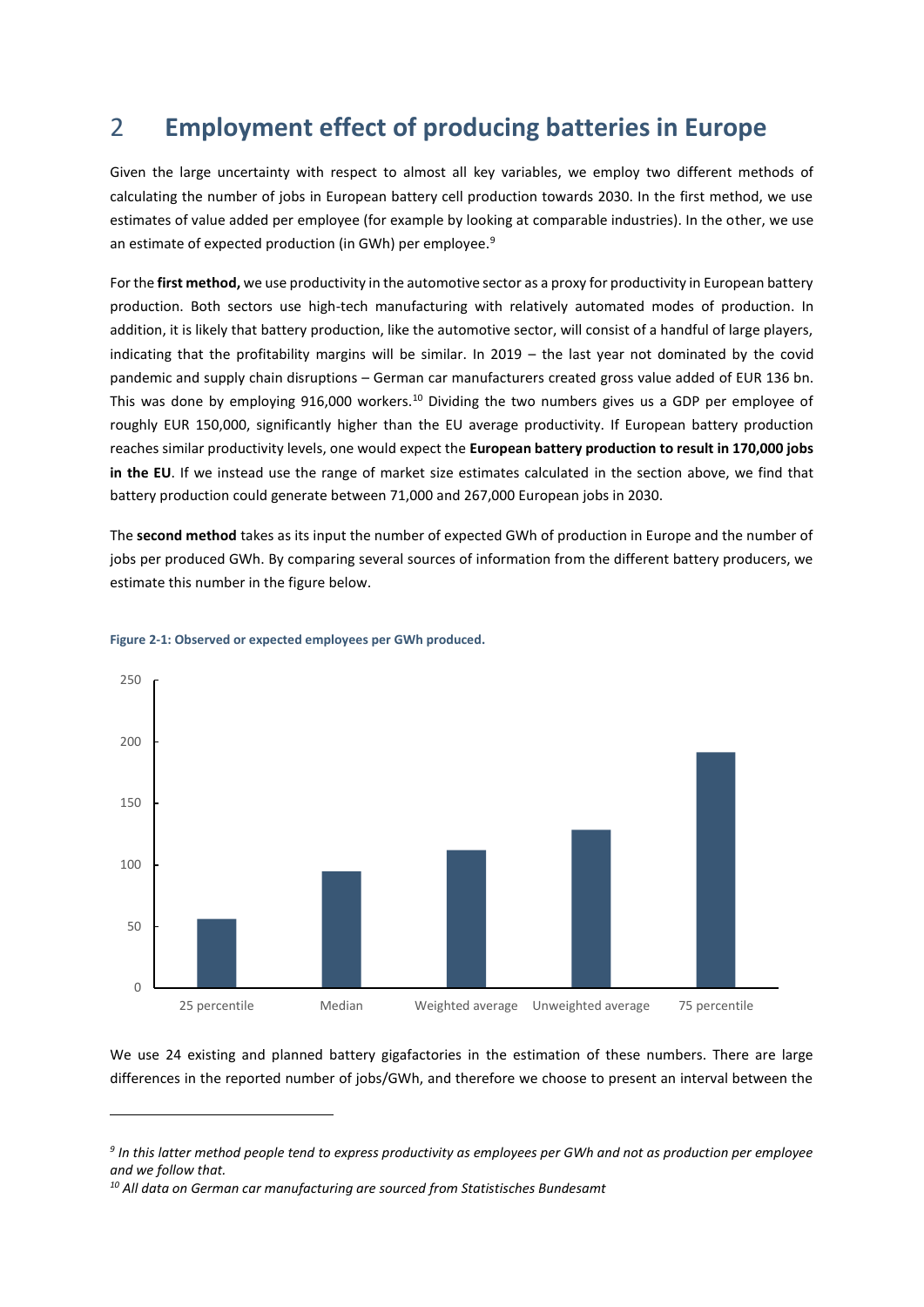25<sup>th</sup> percentile and the 75<sup>th</sup> percentile. It is important to notice that these numbers are based on existing factories producing at full capacity, existing factories that have started producing, but are not producing their full planned capacity, and planned gigafactories that are not producing anything yet. There is, in other words, large uncertainty associated with these numbers. However, they give us some pointers about how many employees should be expected per GWh produced. **The numbers imply that about 100 employees/FTEs are needed per GWh produced**. The most efficient factories expect to use as few as 50 employees per GWh, while the least efficient factories may possibly use as many as 200 employees per GWh. <sup>11</sup> The average employee-to-GWh ratio in the sample is about 130 employees. This number is driven upwards by some outliers, as the median is about 95 employees per GWh produced. The weighted average is about 112 employees/GWh.

Above, we estimated the size of the European market for battery cell production to be around 1,150 GWh annually in 2030. With a "labour intensity" of roughly 112 employees per GWh, this results in a **total estimated number of 129,000 European jobs**. This is lower than the estimate from the first method, but well within the range given above. If we instead use the 25<sup>th</sup> and the 75<sup>th</sup> percentile of labour intensity of 55 and 190 employees per GWh, respectively, we find an estimate of total jobs in Europe of 63,000 and 218,000. Thus, the two methods overlap relatively closely, as shown in the graph below.



**Figure 2-2: Estimates of jobs in European battery cell production in 2030. Source: Calculations by Menon Economics**

The average of the two mid-point estimates is **150 000 employees**, which we consider as our base-case estimate for the direct employment effect of battery cell production in Europe in 2030.

<sup>&</sup>lt;sup>11</sup> There are notable differences between the factories which may explain some of the variation in the number of *employees per GWh. While some factories, such as Tesla, will keep the full production in-house, other battery factories, such as Freyr, will be part of the value chain in car manufacturing, without producing cars. This will naturally affect the number of employees related to the battery factory. While Tesla's operating factories on average have around 130 employees per GWh produced, factories that only produce batteries and ship these to car manufacturers have around 90 employees per GWh produced. It is also worth noticing that there seem to be some economies of scale, as gigafactories planning to produce more than 20 GWh have an unweighted average of roughly 100 employees per GWh produced.*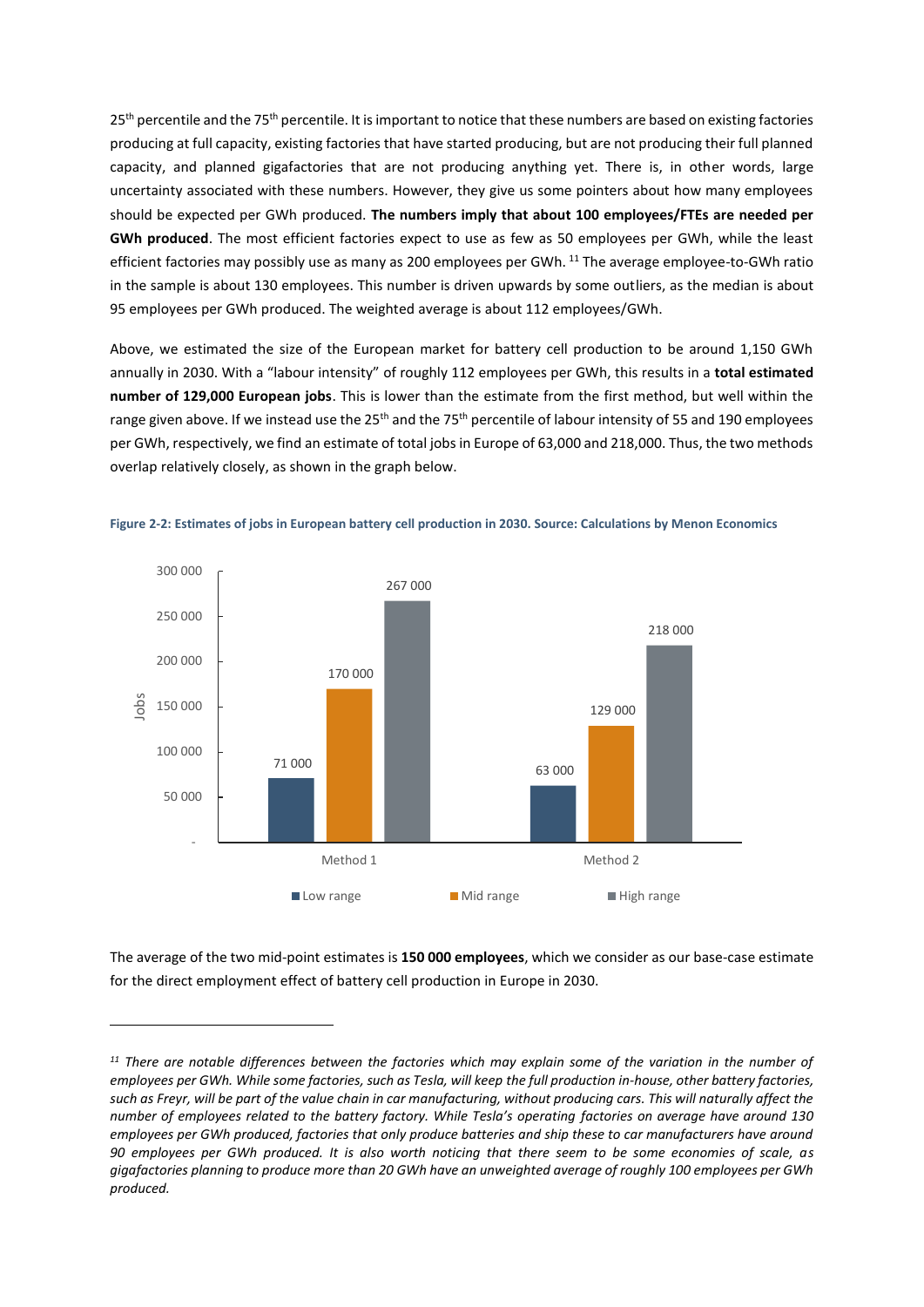# 3 **Total economic impacts from battery production**

We now move on to try and quantify the total number of jobs created in the supply chain of the battery producer. This includes both the direct employment in battery cell production as well as in the supply chain. Economic impact analyses only include upstream effects (from suppliers) and thus does not include recycling. However, it includes *all* suppliers. That is, both specialised suppliers (of, say, active materials and of electrolytes), but also generic suppliers, including everything from financial to janitorial services.

Broadly speaking we can think of four relevant regional areas for analysis. These are:

- Local effects
- Regional<sup>12</sup> effects
- National effects
- European effects

While the first and the last will be approximately the same for most European battery factories, the second and the third will vary considerably depending on the size of the region/country where the factory is located, the availability of local suppliers and several other factors.

At the **local level,** effects will be relatively small. This is because modern battery production is advanced, hightech manufacturing requiring complex inputs which are seldom available in the local area. Depending on the size and the use of local suppliers for generic services (janitorial services, electrical, cleaning, or similar services) we estimate that the indirect impact of European battery production will be between 0.1 and 0.4 jobs created per job in the factory. This means that a factory of roughly 2,000 employees will create between 200 and 800 jobs locally (in addition to the 2,000 jobs in the factory). This, however, does not mean that the effects on the local community will be equally small. We deal with the total societal effect in the section below. However, in some cases specialised suppliers will probably open facilities in near proximity to the factory. In that case, the effects will be somewhat larger.

At the **regional level,** the economic effects will vary significantly. For regions with no specialised battery value chain, the effect will be roughly the same as the local effects. That is in addition to the 0.1-0.4 indirect local effects, we estimate that roughly 0.25 jobs will be created or sustained in the surrounding region. Again, this number comes on top of the direct employment in the factory. This will include some of the same type of jobs as the local jobs, but also jobs in transport and logistics, some professional services and several others. However, this changes if and when the region develops a supply chain of material suppliers. The cost structure of battery production is such that active materials (the cathode and anode materials) make up the majority of the total cost. If such suppliers are present in the region, one can imagine significantly higher indirect effect on jobs creation, and we estimate that the job multiplier in that case could be in the range of 0.8-1.3.<sup>13</sup>

In many ways the **national level** is similar to the regional level, in that the size of the multiplier is highly dependent on the size of the country and the presence of a national battery supply chain. In previous analyses by Menon Economics<sup>14</sup>, we calculated a national job multiplier of around 1. This is to be considered a minimum,

*<sup>12</sup> Here we think of local as being municipalities and regional being larger counties or regions*

*<sup>13</sup> The job multiplier here is cumulative. So, the 0.8 – 1.3 number is the cumulative size for both the local and regional level*

*<sup>14</sup> [https://www.menon.no/wp-content/uploads/2021-111-Ringvirkninger-og-samfunnseffekter-av-Freyrs-etablering-i-](https://www.menon.no/wp-content/uploads/2021-111-Ringvirkninger-og-samfunnseffekter-av-Freyrs-etablering-i-Mo-i-Rana.pdf)[Mo-i-Rana.pdf](https://www.menon.no/wp-content/uploads/2021-111-Ringvirkninger-og-samfunnseffekter-av-Freyrs-etablering-i-Mo-i-Rana.pdf) (in Norwegian)*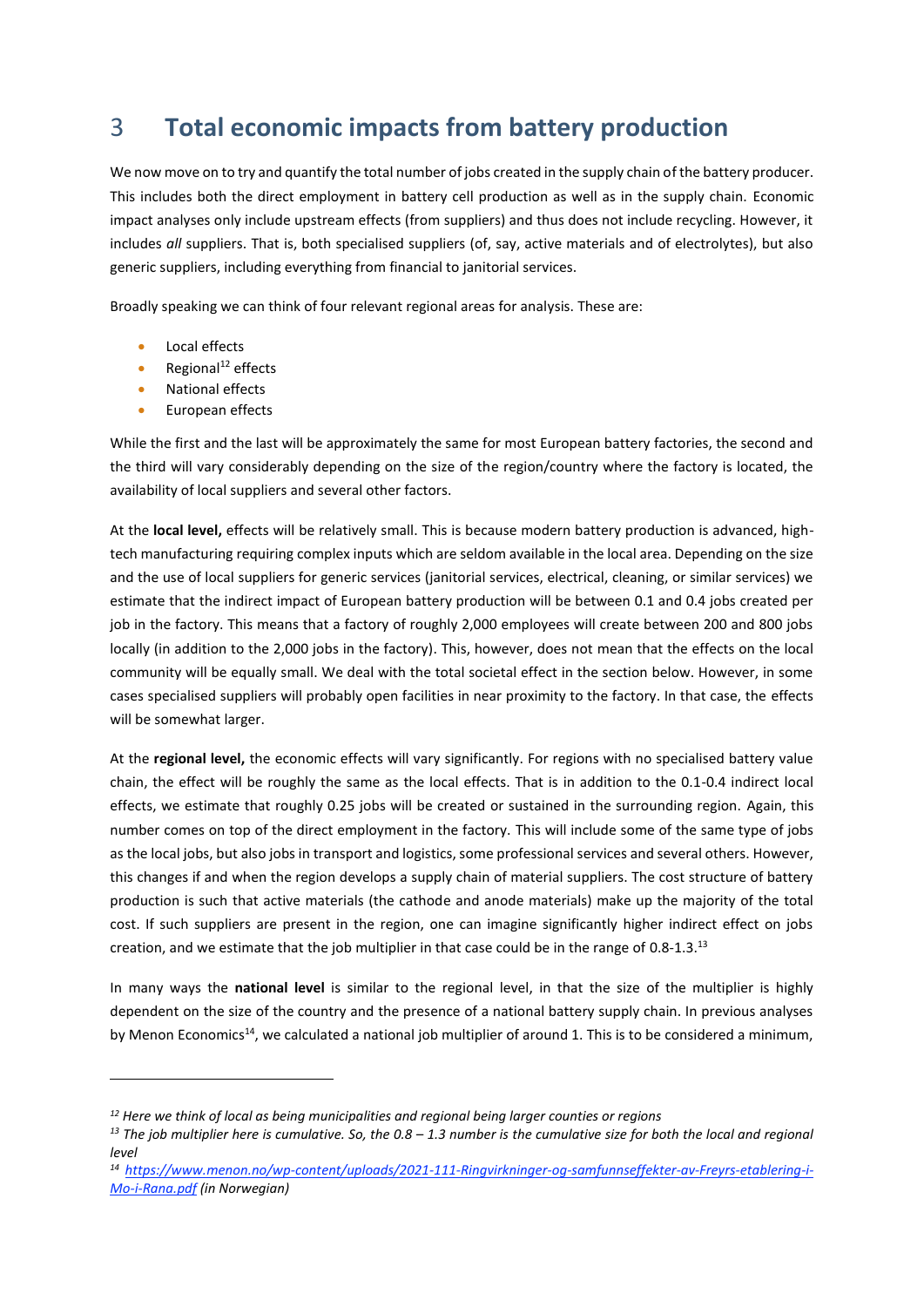as we calibrated the model to reflect a small country with almost no specialised suppliers. In that analysis, we assumed that almost all non-specialised suppliers were to be located in Norway. Thus, this multiplier will not increase with the size of the country as long as there are no specialised suppliers. The situation could be very different if a larger country (say France or Germany) develops a group of domestic suppliers. In that case, the job multiplier could be as high as 2.5-3.

Lastly, we look at the **European level**. The total European multiplier will be mostly independent of what country the production is located in. However, whether the EU succeeds in establishing a supply chain in active materials will be crucial for the size of the total economic impact. In what we consider our base-case scenario, the economic job multiplier will be around 3.9. That means that for every job in battery cell production, 3.9 other jobs are created in the upstream value chain. In a case with a larger value chain on the continent, the multiplier will increase to over 6.5. One the other hand, if the producers will keep importing most active materials one would expect a multiplier of around 2.

There are three important points to keep in mind when it comes to the estimates above:

- Firstly, the estimates are characterised by large uncertainty. The model we use to estimate the multipliers is sensitive to input variables such as productivity, battery and commodity prices, supply chain development and many other factors that are hard to predict.
- Secondly, an economic impact analysis only looks at upstream effects. If European battery production is to be sustainable, it will have to develop ways to recycle large parts of the batteries. Research and innovation have already come a long way, and several commercial actors are looking to begin operating in 2022. These, however, are not included in the analysis.
- Lastly, the estimates for the different geographical levels are not independent. That is, if the regional multiplier is high, it is likely that most of the national multiplier (net of the regional effects) will be lower. The same is true across all levels.

Below we show what we consider a realistic estimate of the geographical split of the total European multiplier.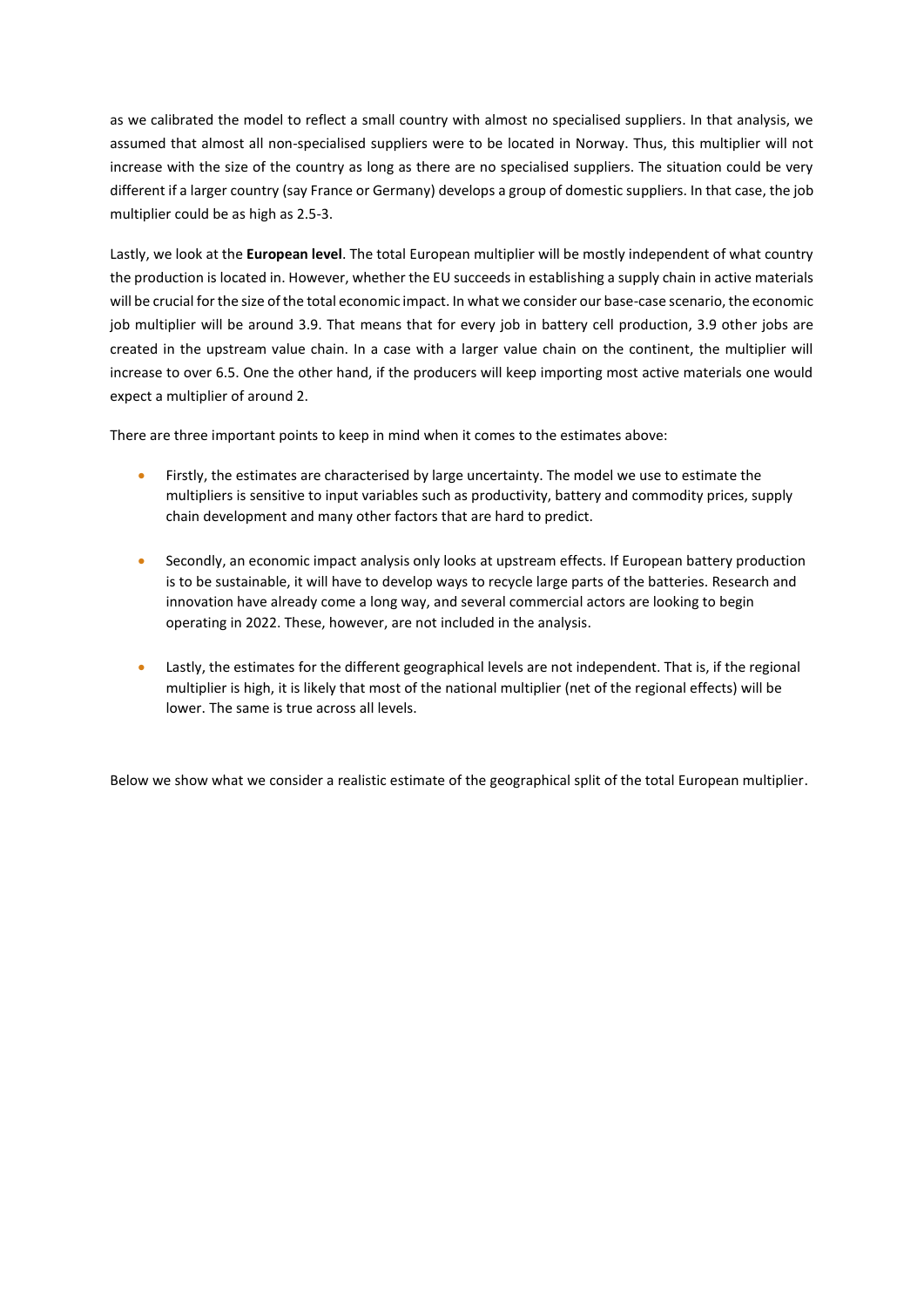

**Figure 3-1: Geographic job multipliers for a representative region and country. Source: Menon Economics**

We can now estimate the total number of jobs in battery cell production and the associated upstream supply chain. Thus, in addition to the roughly 150,000 jobs in European battery cell production in 2030, we estimate the creation of 585 000 new indirect European jobs. This constitutes a total of 735 000 new jobs.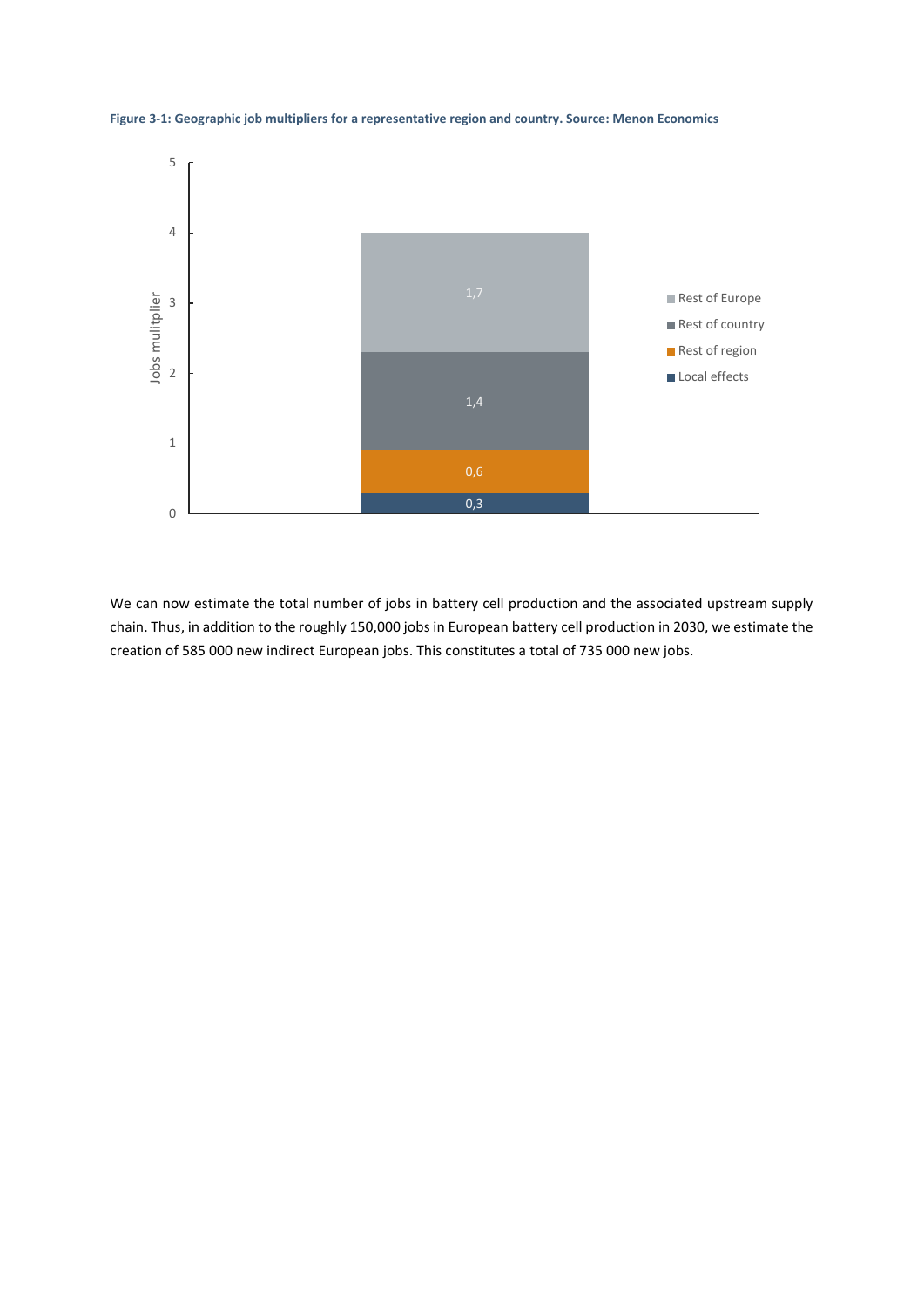## 4 **Broader societal effects**

The majority of planned European battery production facilities are placed in relatively small cities (often between 10,000 and 50,000 inhabitants), and frequently in industrial brownfields. Examples of this include Northvolt in Skellefteå in Sweden, Freyr in Mo i Rana in Norway, Samsung's factory in Göd in Hungary, Britishvolt in Blyth in the United Kingdom, Italvolt in the Milano area and Svolt in Überherrn in Germany.

There are two main reasons why battery production facilities choose to locate in brownfields in smaller cities. The first of these is infrastructure and electricity needs – battery production requires sufficient grid capacity, and ready logistics for shipping. The second is area requirements. Battery production factories are large, often requiring around 500,000 square meters of indoor space. The combination of these two factors makes small cities with existing industry a good choice – land is relatively affordable, and the necessary infrastructure already exists. We therefore consider it likely that future battery production facilities will continue to choose such locations.

Since most cities are relatively small, the establishment of battery production facilities substantially increases local employment. For instance, Freyr is expected to increase the number of employees by around 3,000 , an increase of almost 25 percent from the 13,000 people employed in the region today. These types of increases have substantial societal effects and can often change the development of a small or mid-sized city dramatically.

How the establishment of a production facility changes the city depends on many factors, but the most important one is where the employees will come from. In general, employees can come from three sources:

- Increased commuting from other cities and reduced commuting to other cities
- Unemployed people and people outside the workforce returning to work
- People moving to the city and/or fewer people moving out of it

In most cases, the employees at the battery production facilities will come from a combination of these sources, but in certain cases they will come almost exclusively from one of these sources. In the case of small cities located near a large city, increased commuting will likely absorb the majority of the employment needs – especially in the short term.

In the case of small cities located outside commuting distance from the nearest large city, the employees will either have to come from unemployed people returning to work, or from more people moving to the city. In the case of Freyr in Northern Norway, and Northvolt in Northern Sweden, there is almost full employment both on a municipality level and regionally. The employees there almost exclusively have to come from people moving to these areas. This can cause the population to increase substantially. In an analysis of Freyr that Menon carried out for Rana (the municipality where Freyr is located), we predict that the city will experience the largest relative population increase a municipality has seen in Norway for decades.<sup>15</sup> Since the majority of people moving will be young, this will also change the demographics of the city substantially, as shown in the figure below.

*<sup>15</sup> [https://www.menon.no/wp-content/uploads/2021-111-Ringvirkninger-og-samfunnseffekter-av-Freyrs-etablering-i-](https://www.menon.no/wp-content/uploads/2021-111-Ringvirkninger-og-samfunnseffekter-av-Freyrs-etablering-i-Mo-i-Rana.pdf)[Mo-i-Rana.pdf](https://www.menon.no/wp-content/uploads/2021-111-Ringvirkninger-og-samfunnseffekter-av-Freyrs-etablering-i-Mo-i-Rana.pdf) (in Norwegian)*